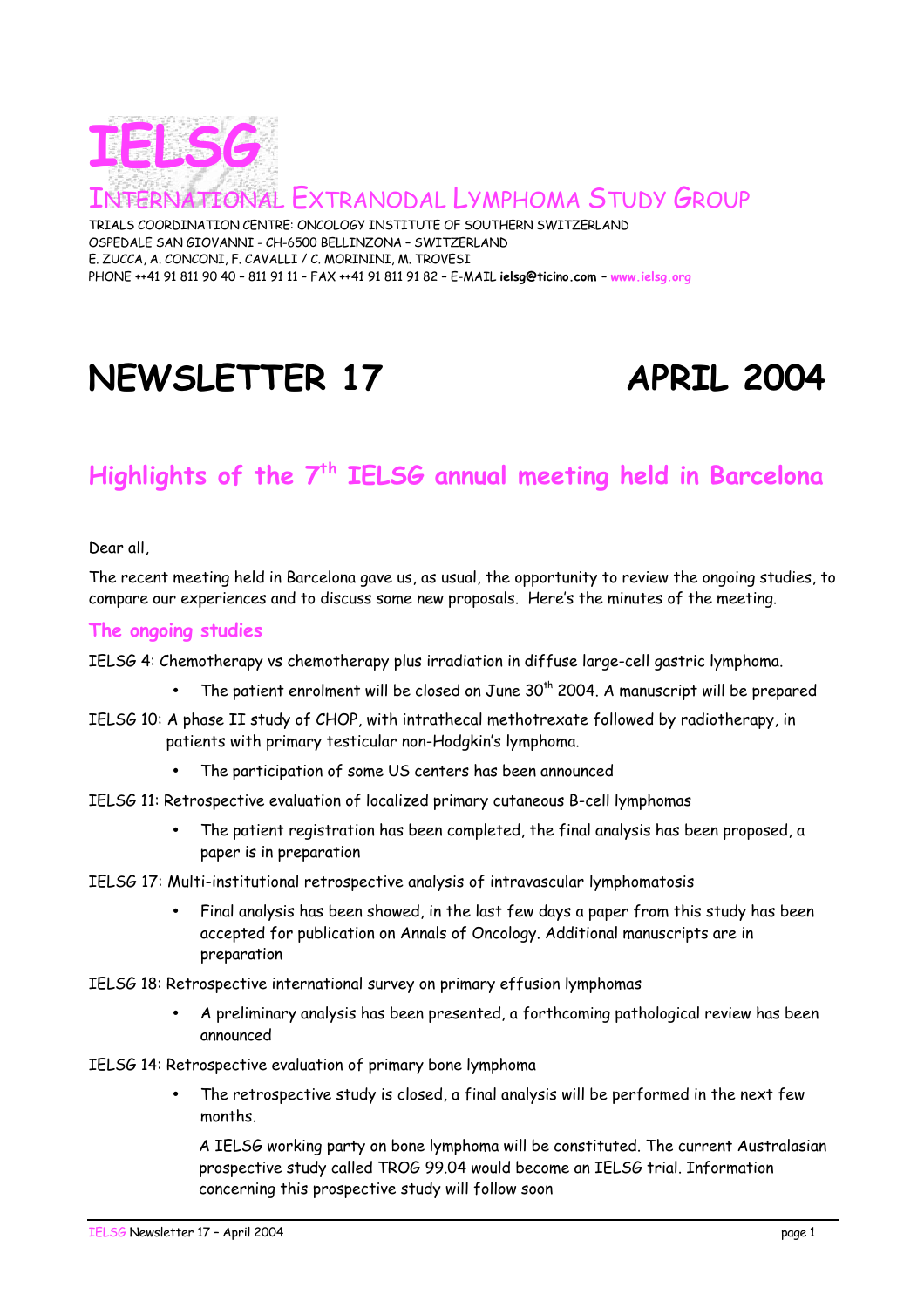IELSG 15: Retrospective evaluation of primary breast lymphoma

- The European series of patients underwent pathological review in Milan; before the final analysis a pathological review of the Australasian cases should be attempted
- IELSG 19: Multicenter randomized trial of chlorambucil versus chlorambucil plus rituximab in extranodal marginal zone B-cell lymphoma of mucosa associated lymphoid tissue (MALT lymphoma)
	- Great satisfaction has been expressed about the high accrual rate observed during the first year
- IELSG 20: Randomized phase II trial on primary chemotherapy with high-dose methotrexate, alone ore associated with high-dose cytarabine, followed by response-and age-tailored radiotherapy for immunocompetent patients with newly diagnosed primary central nervous system lymphoma.
	- During the meeting ethical committee approval procedures were still ongoing, the first patients have been enrolled in March 2004
- IELSG 23: Retrospective evaluation of primary head and neck lymphoma
	- Preliminary data have been presented, the data registration and the collection of pathological material for biological studies is ongoing

## **Forthcoming studies and new proposals**

IELSG 21: Salvage therapy with idarubicin in immunocompetent patients with relapsed or refractory primary central nervous system lymphomas

IELSG 22: Gastric irradiation for MALT lymphoma: a retrospective study

Trial of cytotoxic T-cell therapy for post transplant lymphoproliferative disease. D. Crawford, Edimburgh UK

• The IELSG has already contributed to circulate the study protocol in order to verify the feasibility of the trial in a multicenter international setting

Phase II study of on Primary Chlamydia psittaci eradicating antibiotic therapy for immunocompetent patients with newly diagnosed or relapsed ocular adnexal lymphoma

• Based on biological data and preliminary clinical results suggesting a pathogenetic link between Chlamydia psittaci and MALT lymphoma of the ocular adnexa, a phase II study of antibiotic therapy in orbital MALT lymphomas has been proposed, a protocol will be prepared soon

# **Moreover….**

# **International PCNSL Collaborative Group (IPCG)Workshop** Barcelona, March 3, 2004

Current therapeutic knowledge in primary CNS lymphomas results mostly from non-randomized phase-II trials. It is critical that the results of these trials be reported in a manner that allows for a reasonable comparison. During the last IELSG Annual Meeting, L. Abrey (MSKCC, New York), T. Batchelor (MGH, Boston), A. J. M. Ferreri (HSR, Milan), E. Jacobsen (Denmark), and E. Zucca (IOSI, Bellinzona) analyzed previously reported prospective trials performed by IPCG members and other correlated fonts to develop uniform criteria for the conduct and reporting of clinical trials in patients with newly diagnosed PCNSL. Several aspects regarding baseline labs, staging, neurocognitive evaluation, definition of measurable disease, role of RECIST, Mac Donald's and Cheson's criteria, disease parameters useful in response definition, and minimum standard endpoints to report have been discussed. With the participation of a larger number of IPCG members, the debate on these relevant methodological issues will continue during the next ASCO Annual Meeting (New Orleans, Louisiana, June